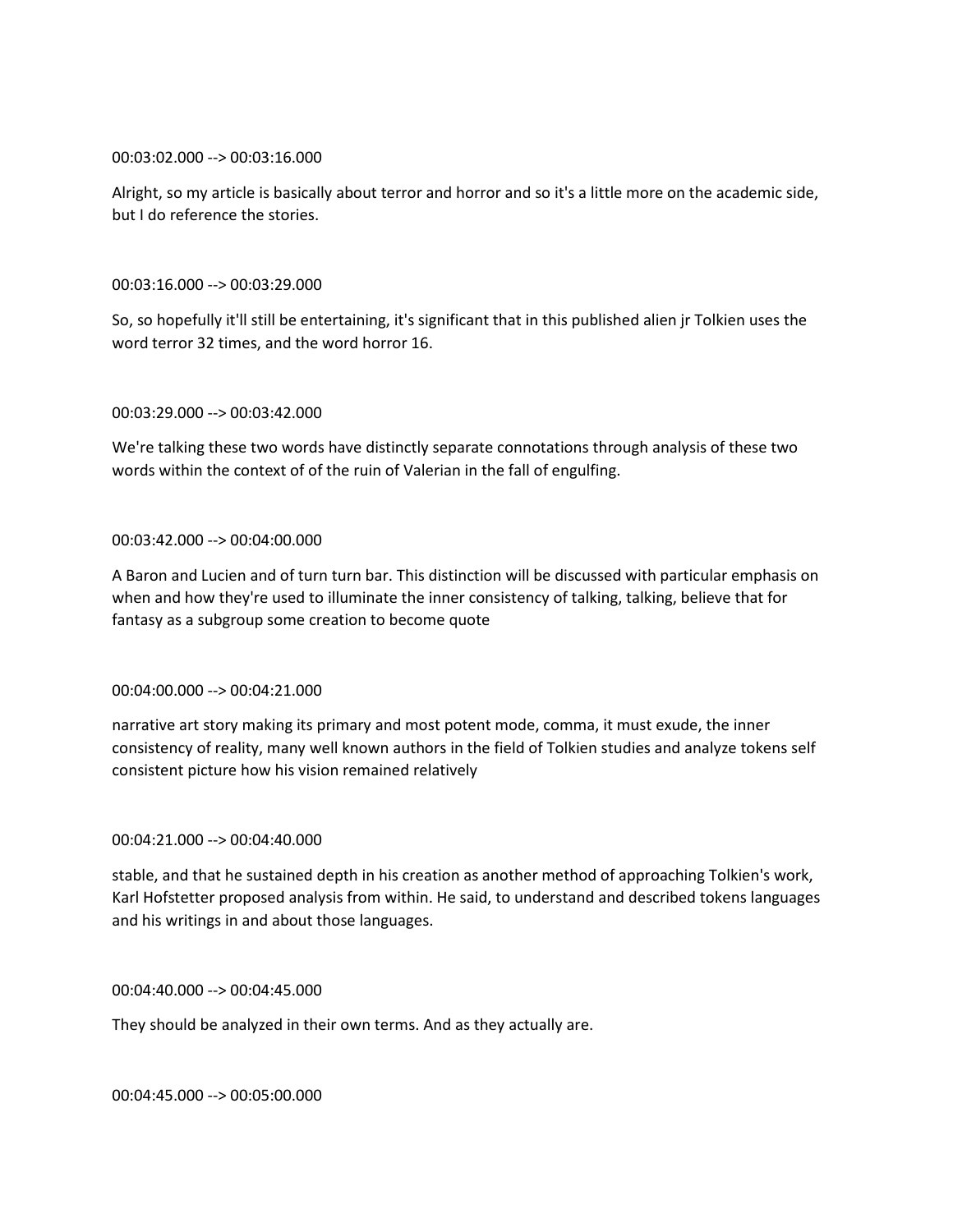They believe that when considered in relation to the whole history and particularly when considered in chronological sequence. Tolkien's works exhibit areas of both remarkable stability and remarkable dynamics within and across the various flavors of

00:05:00.000 --> 00:05:03.000

tokens linguistic aesthetic throughout his life.

00:05:03.000 --> 00:05:12.000

If Tolkien's invention was or is a private enterprise, giving expression to his personal linguistic authentic aesthetics.

00:05:12.000 --> 00:05:29.000

Then also has a way of looking at language strictly within context rather than making a comparison from outside texts, taking this concept, I will apply it towards tokens usage of terror and horror within the above three mentioned stories.

00:05:29.000 --> 00:05:43.000

And at some point I should have changed the slides.

00:05:43.000 --> 00:05:48.000

According to Tolkien old legends are overlaid with dark Tales of Terror.

00:05:48.000 --> 00:06:05.000

This gives us a particular definition to work from, as it points the idea that certain dark for that horror involves cruel and evil deeds, such as persecuting and sacrificing the faithful slaying and tormenting men.

00:06:05.000 --> 00:06:10.000

All in the name of a new religion and worship of the dark, dark.

00:06:10.000 --> 00:06:12.000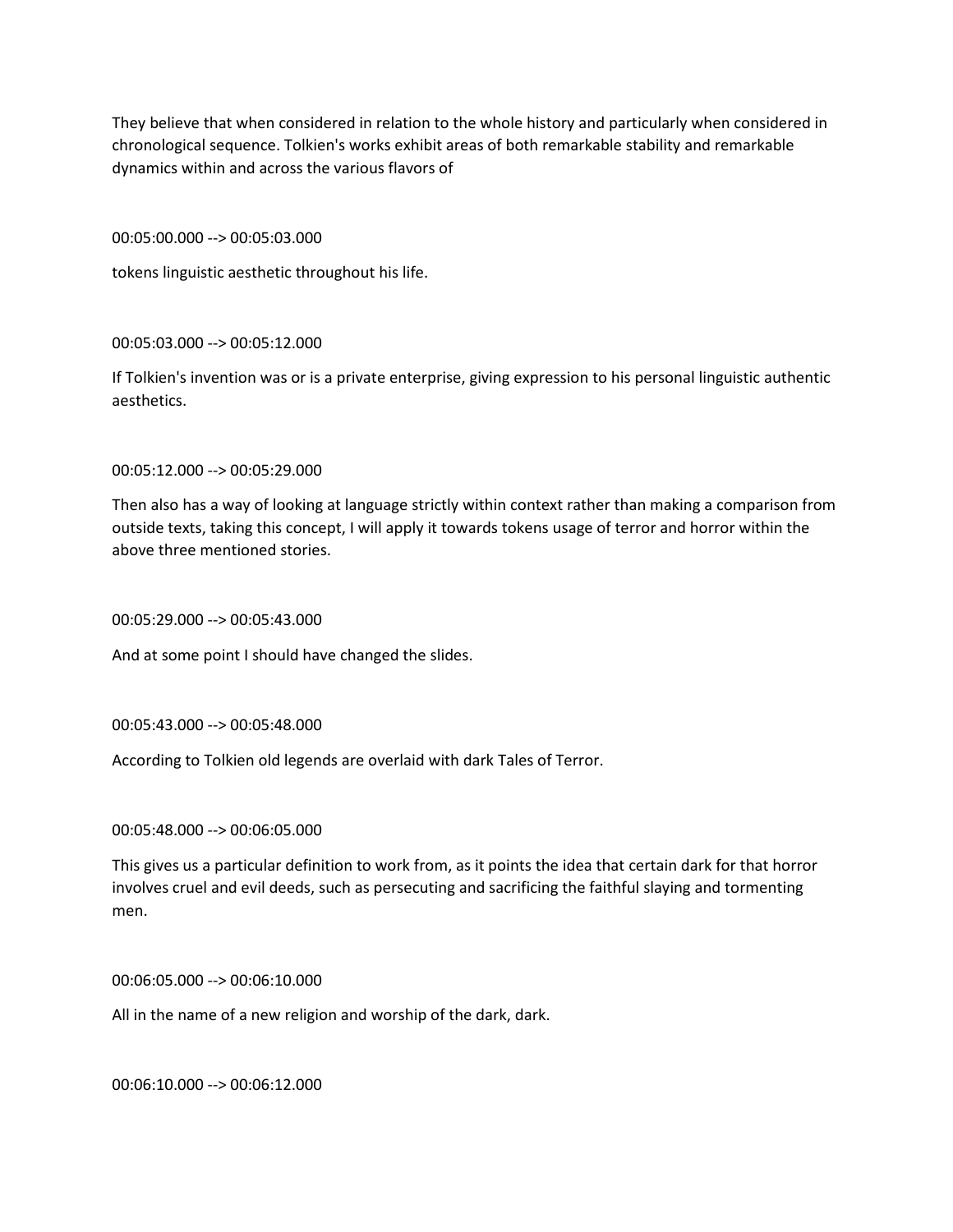The dark.

00:06:12.000 --> 00:06:12.000

Switch.

00:06:12.000 --> 00:06:27.000

Switch was commonly used for definition of foreign terrorists Julie Chris Stevens, the powers the powers of for an s&m objection. However, her definition does not fit for tokens work as will hopefully be shown throughout the essay.

00:06:27.000 --> 00:06:34.000

Christina claims, or is the visceral reaction, it vomiting or running scared.

00:06:34.000 --> 00:06:40.000

Also, according to Devendra Varma in the Gothic flame.

00:06:40.000 --> 00:06:49.000

The difference between terror and horror is the difference between awful apprehension and sickening realization. During the smell of death, Emma stumbling against a corpse.

00:06:49.000 --> 00:07:02.000

It should be noted that Jessica Burke attempted to define fear terror and horror in talking to work through Darwinists stimuli and modern ideas of horror through Stephen King's definition.

00:07:02.000 --> 00:07:10.000

However, work is cast a wide net back to science as well as sort of narrow net forward to the horror genre.

00:07:10.000 --> 00:07:26.000

None of these references clearly defines terror or war. In fact, they actually continue to confuse the two and use them interchangeably, or as an escalating sensation from one to the other.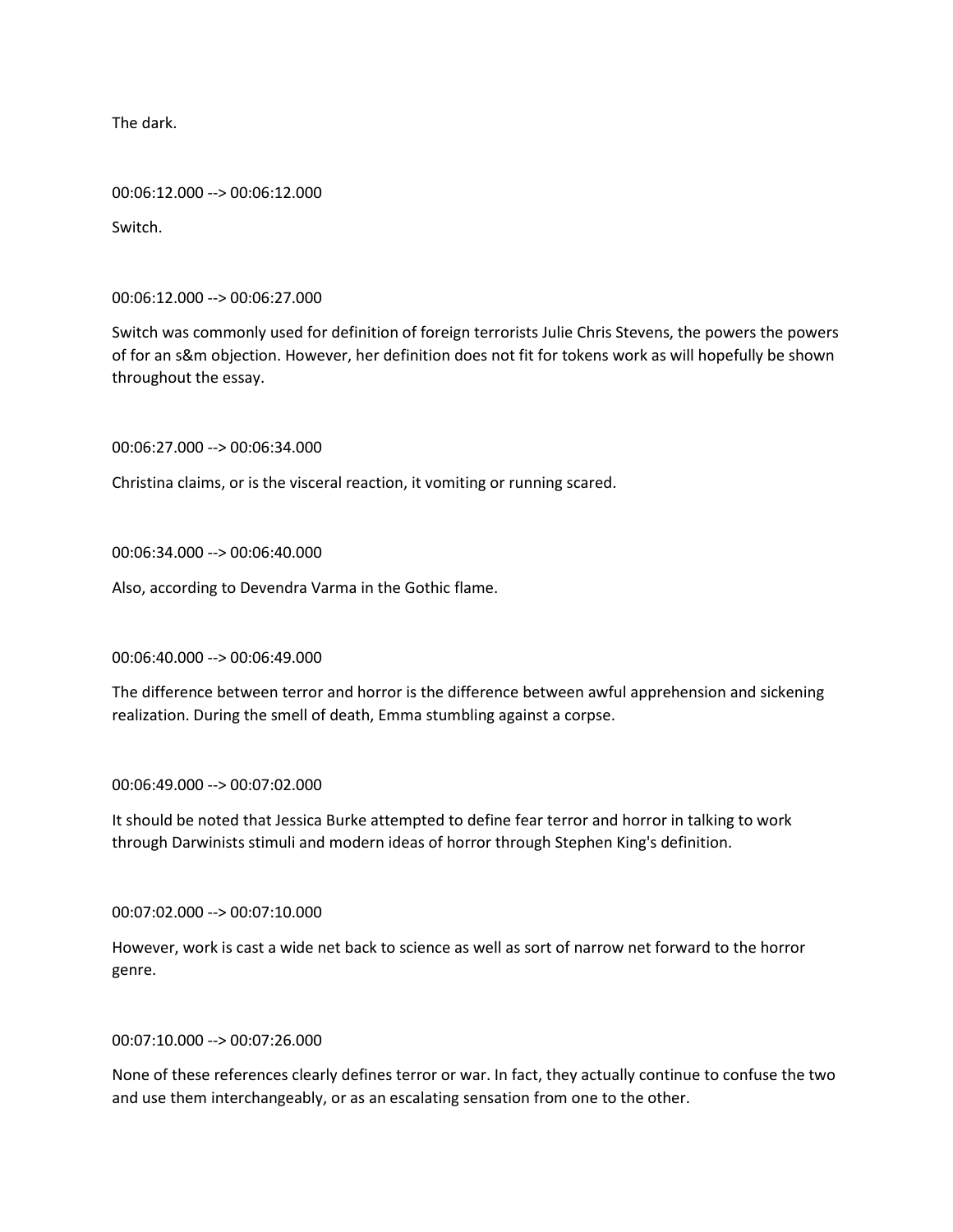### 00:07:26.000 --> 00:07:45.000

tokens work goes against talk positive saying that there is evidence within tokens writings that. Oh, sorry that's somebody else's work Gothic writer and Radcliffe comes close to tokens with or being more related to shock and scared by you being horrified

# 00:07:45.000 --> 00:08:02.000

at an awful realization, or deeply unpleasant occurrence well terror is more related to being anxious or fearful that visceral reaction. However, she further states terror is characterized by obscurity, or indeterminate see in its treatment of potential

00:08:02.000 --> 00:08:07.000

horrible events, and horror In contrast, freezes and nearly annihilate them.

00:08:07.000 --> 00:08:11.000

This is seemingly inconsistent as well.

## 00:08:11.000 --> 00:08:20.000

So I'm shipping categorizes talking as a traumatized author, meaning one of those authors who were severely affected by their war experiences.

## 00:08:20.000 --> 00:08:29.000

Gerald Seaman writes talking witnessed unimaginable suffering and unspeakable horror in the trenches and the fields of France.

#### 00:08:29.000 --> 00:08:46.000

Or, in this sense relates to atmosphere as a basis for terror, we can look at Tolkien's childhood experience when he was menaced by a spider. This was assumed to be fantasized in the storyline as well as with the monster on Goliaths, but scholarship is

### 00:08:46.000 --> 00:08:52.000

recently argued away from that. Although Tolkien said he was addressing his sons fear of spiders.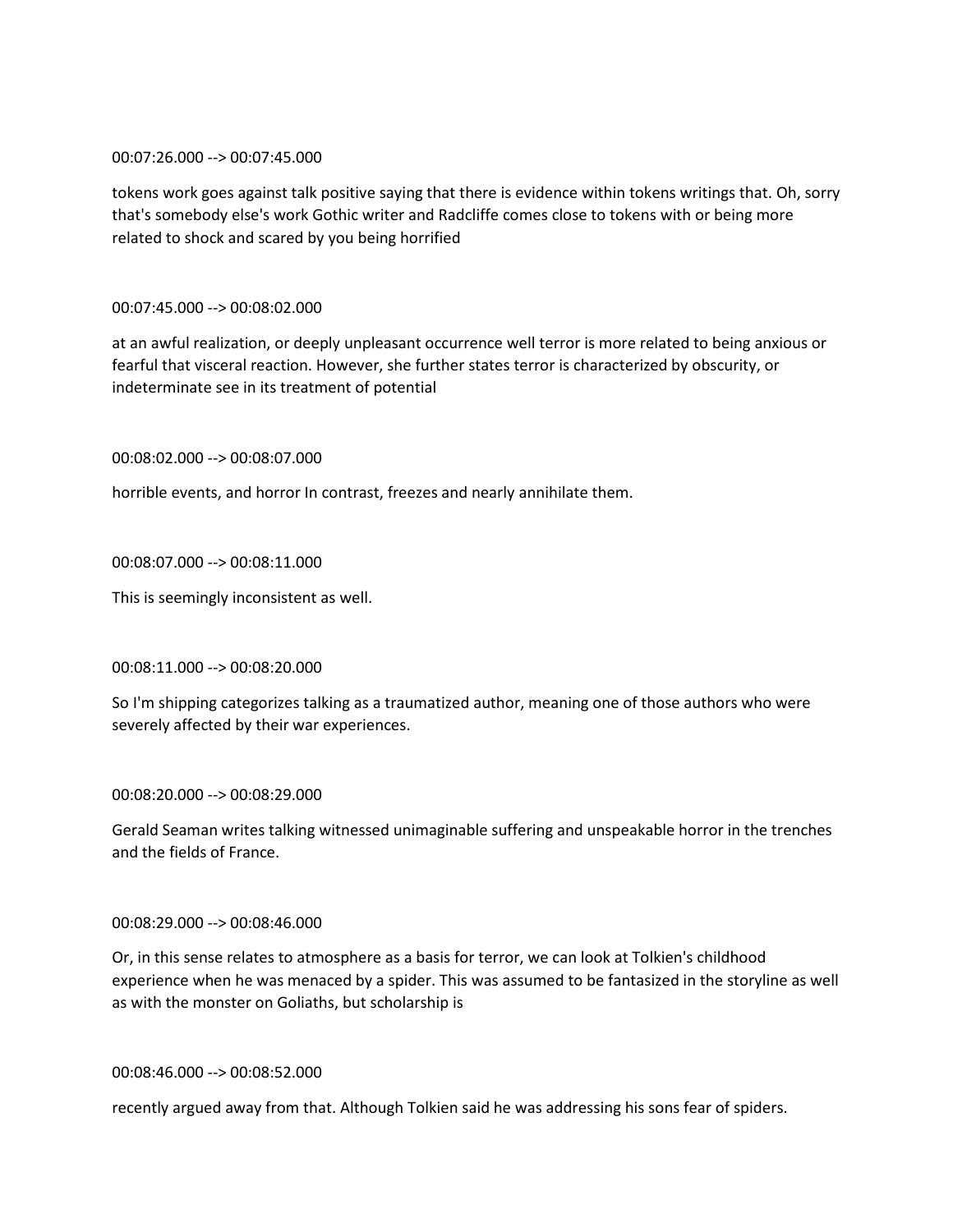00:08:52.000 --> 00:08:57.000

From here, it is possible to make a tentative definition for terror as well.

#### 00:08:57.000 --> 00:09:13.000

So, horror for talking is related to atmosphere or setting, such as the atrocities of war, or the battlefield and the revulsion felt by that experience, whereas terror comes from the confrontation with something frightening, such as an enormous spider.

#### 00:09:13.000 --> 00:09:23.000

In other words, the monster. Even writes about the animal horse in this war experiences,

#### 00:09:23.000 --> 00:09:37.000

the first appearance of the word terror and 1977 publication is in the opening of the enemies, and with demons of terror, this introductory usage that's the definition that terror is associated with monsters.

#### 00:09:37.000 --> 00:09:55.000

Conversely, the first usage of the word horror appears with Fenway had not fled from the horror of the darkness, one can be repulsed by horror, but one flees from terror been way was not terrified by darkness he was horrified by it.

## 00:09:55.000 --> 00:10:09.000

Taking these definitions, we can see where they apply within the three stories proposed to discuss all instances within the book would be more extensive them scope and yesterday, but it's moving further research on my part.

#### 00:10:09.000 --> 00:10:29.000

In the ruin of malaria and the following dolphin. An elven Prince Fingleton challenges more golf. The valor and Dark Lord, to a single combat three instances of terror appear here, and no use of horror Lauer on armies of orcs pass over galleon with fire

00:10:29.000 --> 00:10:31.000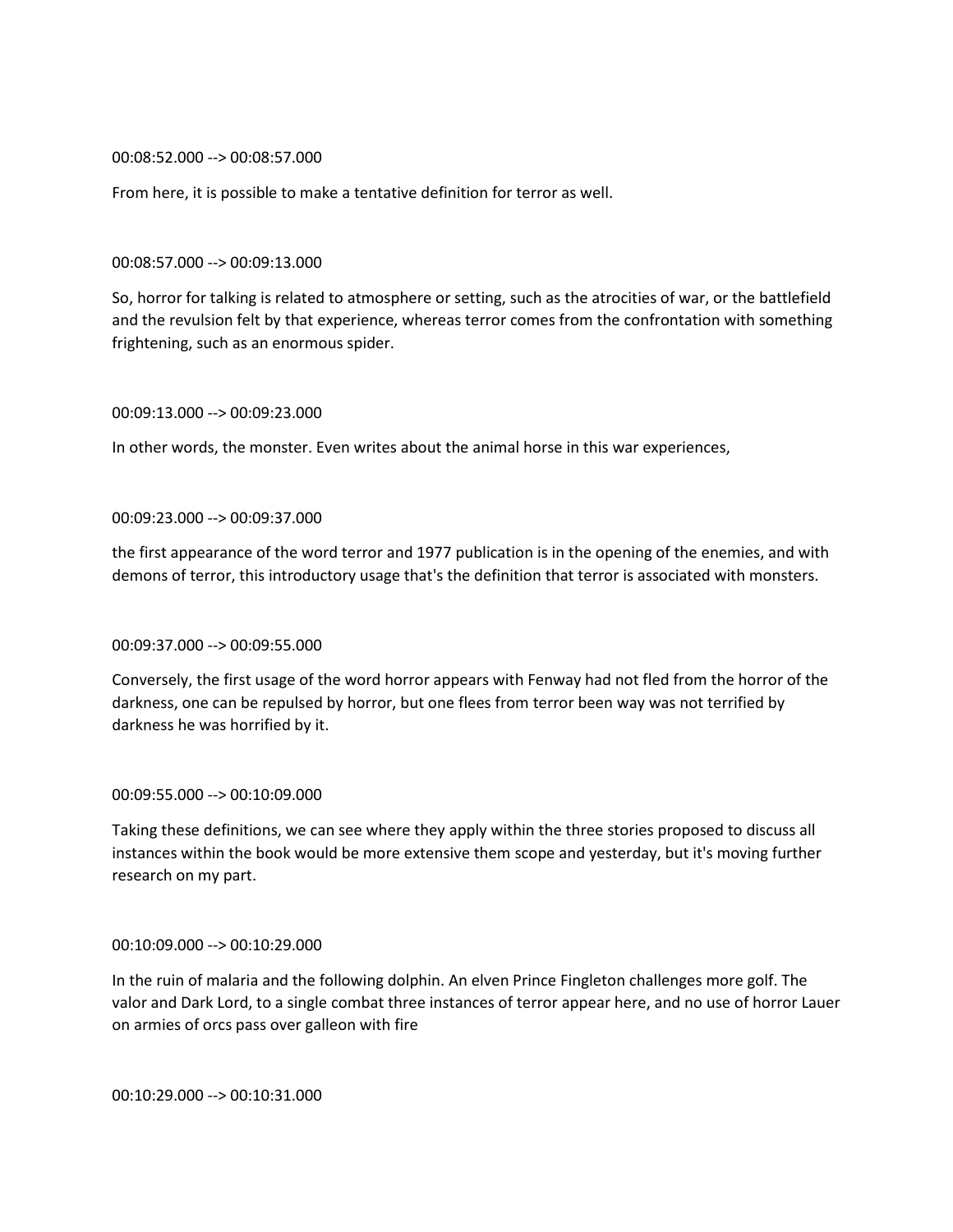and terror.

00:10:31.000 --> 00:10:38.000

The further, while further Northland anyone who stayed was pursued by madness by phantoms of terror.

00:10:38.000 --> 00:10:44.000

The final instance is more about now held the western past and his terror feel the fields.

00:10:44.000 --> 00:10:54.000

These three examples show how top teams use of terror, when in the presence of the monster whether the dragon or work which is more wealth.

00:10:54.000 --> 00:10:57.000

What is interesting here is there's no use of war.

00:10:57.000 --> 00:11:01.000

People are besieged by monsters that bring terror only.

00:11:01.000 --> 00:11:10.000

It should also be noted that more about came forth unwillingly because alone of all develop a new, fear, so it seemed that thing dolphin shining in balance.

00:11:10.000 --> 00:11:23.000

Balance under the banner of origami, one of the photos of more got introduced terror, in a sense, although it's not explicitly stated, but implied by the reluctance of more golf to face his monstrous foe.

00:11:23.000 --> 00:11:33.000

In battle in golf and manages to one more about seven times and he was what, which implies monster strength.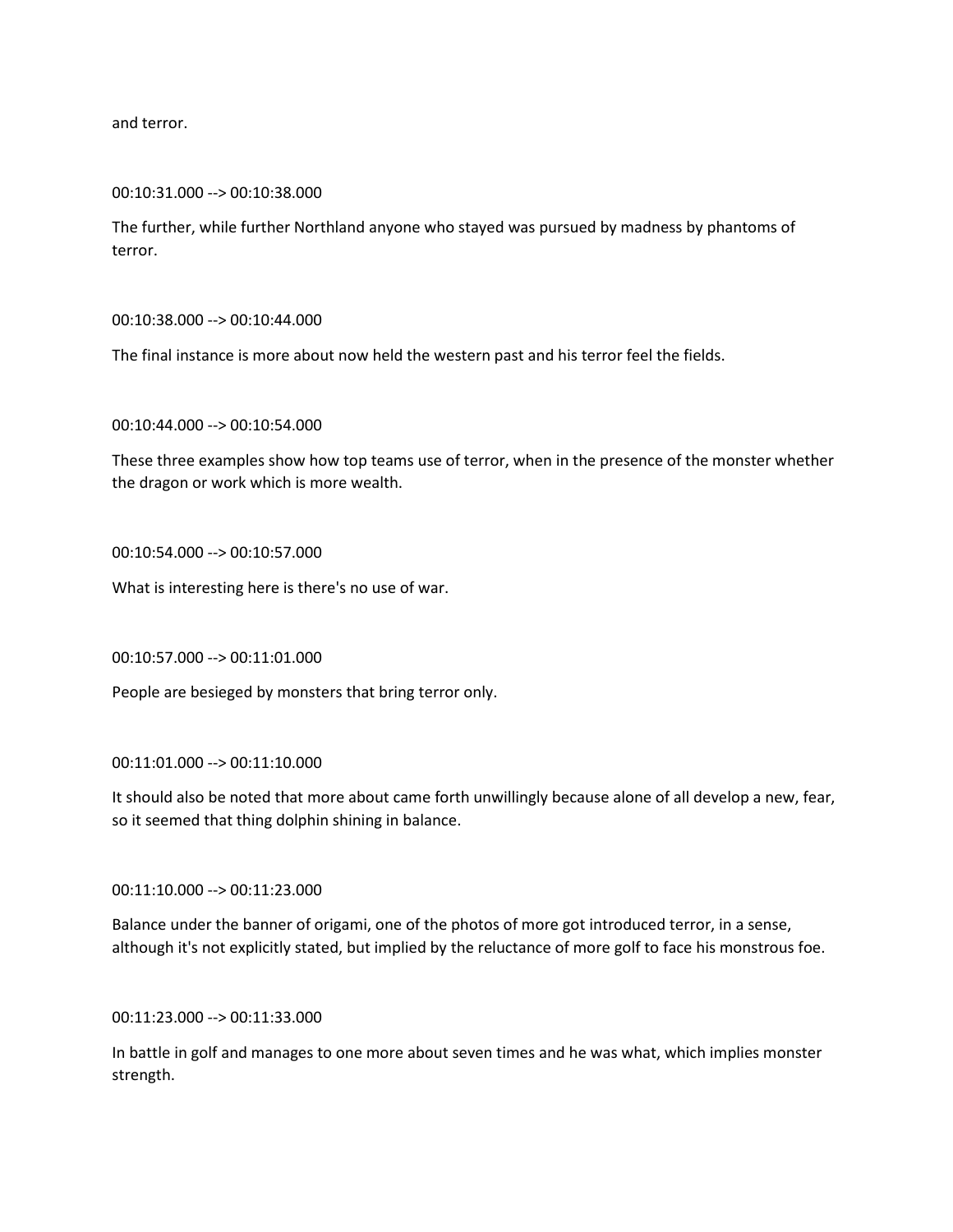00:11:33.000 --> 00:11:43.000

Also, yes, also in the story is the evidence of changes in appearance that will become important in a barren and Lucien.

00:11:43.000 --> 00:11:48.000

The definition of horror created above was concerning atmosphere or setting.

00:11:48.000 --> 00:11:54.000

After the burning from the dig web regolith trees in the forest of phony and grew dark and black.

00:11:54.000 --> 00:12:01.000

And the roots were tangled groping like dark claws, these roots can strangled people as well.

00:12:01.000 --> 00:12:05.000

They have become monsters and best the vote terror in New York.

#### 00:12:05.000 --> 00:12:20.000

This is not the first instance and tokens work Where's descriptions of inanimate things such as trees mountains and streams are anthropomorphized Ross Smith notes skin fitting sense to sound that talking imbues his land with life better.

00:12:20.000 --> 00:12:29.000

He also noted earlier, that Tolkien's landscapes became sentience embodiments of human fears and desires.

00:12:29.000 --> 00:12:34.000

This brings us to Eric board we're off the mountains of terror.

00:12:34.000 --> 00:12:43.000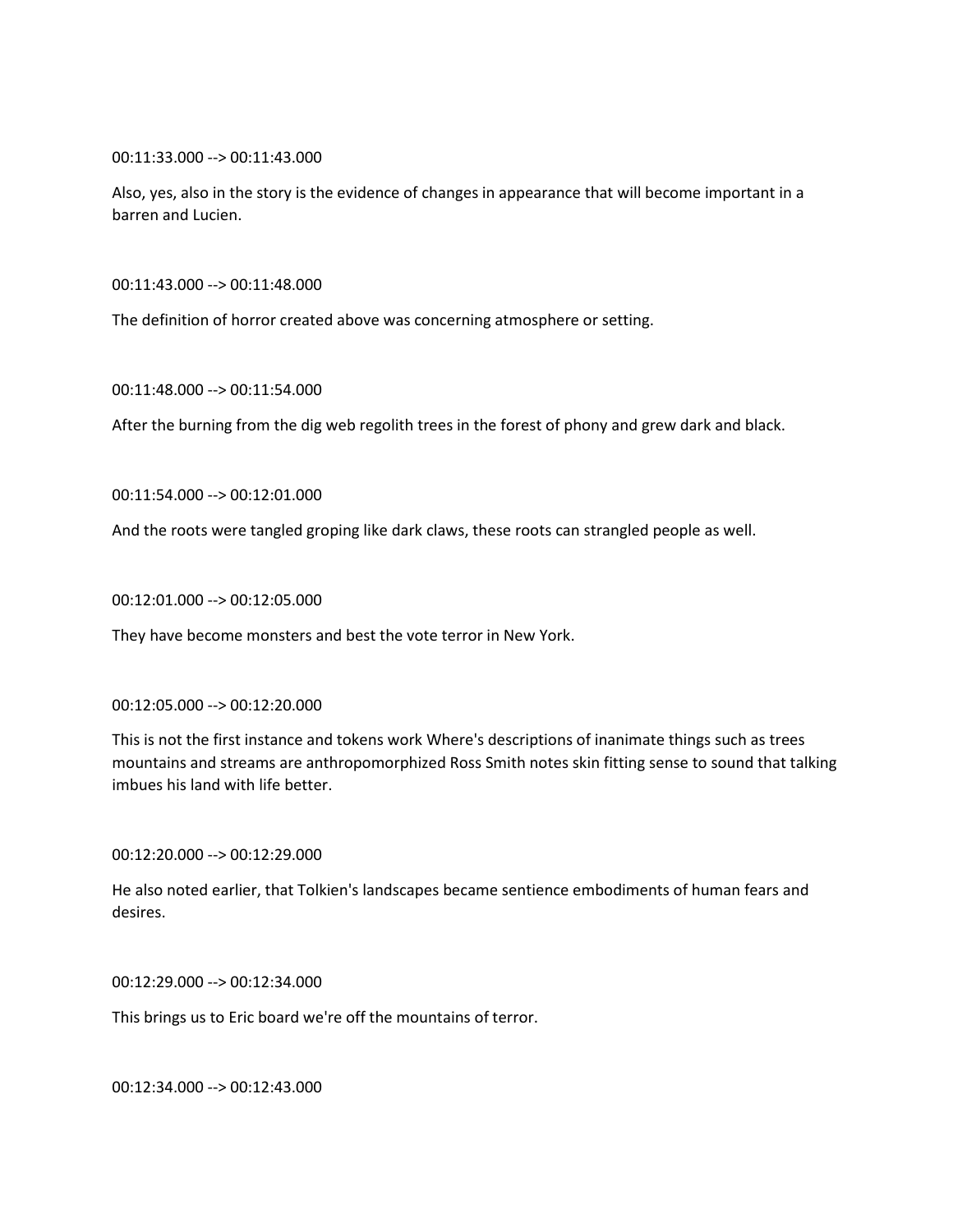If we keep with the above definitions what separates terror from horror, where do the mountains of terror fit, since they are setting, not monster.

00:12:43.000 --> 00:12:53.000

Talking describes these mountains is a place where light and life or strangled and beneath their feet were shadows that were laid before the rising of the moon.

## 00:12:53.000 --> 00:13:06.000

These mountains can strangle and have feet in such ancient darkness that the terrors living there are even worse than giant spiders. In other words, Eric Borba is a monster in itself by tokens description.

00:13:06.000 --> 00:13:11.000

Thus, the term term does apply here.

#### 00:13:11.000 --> 00:13:27.000

Moving further away. Yes. Moving further into the story, Baron and Lucien, there are three more mentions of terror and five mentions of horror horror fans horse would not trampled very end because of pulling the Hound of Eleanor and a magical creature

00:13:27.000 --> 00:13:32.000

given to the brothers evoke terror in the horse.

00:13:32.000 --> 00:13:47.000

The next two instances of terror progressed from the depths of an event where terror fell on Baron and Lucy and as the host stirs to where they flee in terror and are exhausted at the point where they have no magic, or strength to fight the monsters.

00:13:47.000 --> 00:13:55.000

The final of all the tears that ever came into Bleriot and yet again involves a monster car car off the most dreadful.

00:13:55.000 --> 00:14:04.000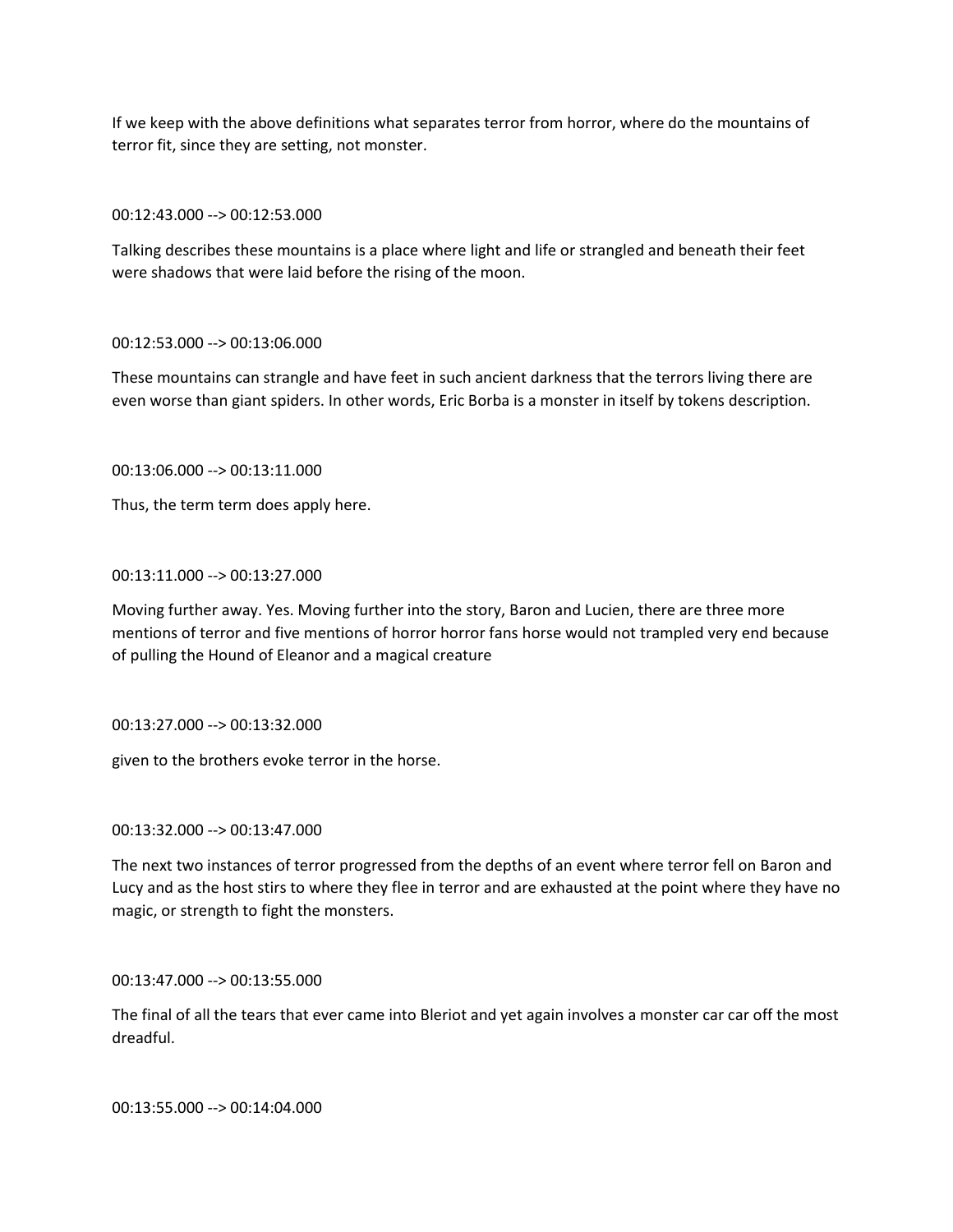Thus far, Tara has involved monsters exhibiting the inner consistency within the text.

00:14:04.000 --> 00:14:21.000

And the story we have our first real look of how for as defined earlier will hold up three times here or is so strong it's palpable or and madness walked between the good old Melon and the mountains of terror, were the two powers million and Sarah and

00:14:21.000 --> 00:14:22.000

held sway.

00:14:22.000 --> 00:14:36.000

On the one side we have the lush forest of Nell dress and the sweet waters of the Syrian, but on the other side, there are terrorists such as giant spiders things lurking with many eyes foul poisonous water and strangling trees.

00:14:36.000 --> 00:14:49.000

This is the place where Baron emerged from, but not an affected Baron would not discuss that part of his journey, less the horror returned to his mind so profound was his experience varied experiences of further horror.

00:14:49.000 --> 00:15:05.000

During the shape shifting scene where he holds his beloved in the form of three Weatherill as token rights. Pour was in his glance, as he saw upon his flank about like feature clean with priests queens experiences horror, not terror.

00:15:05.000 --> 00:15:18.000

This is not problematic caliber Baron would not be terrified for two reasons. One, he knows that this is Lucien and not a real monster, and to be himself is now a raid in the hands of drug Lewin a monster as well.

00:15:18.000 --> 00:15:21.000

So he is part of the shroud.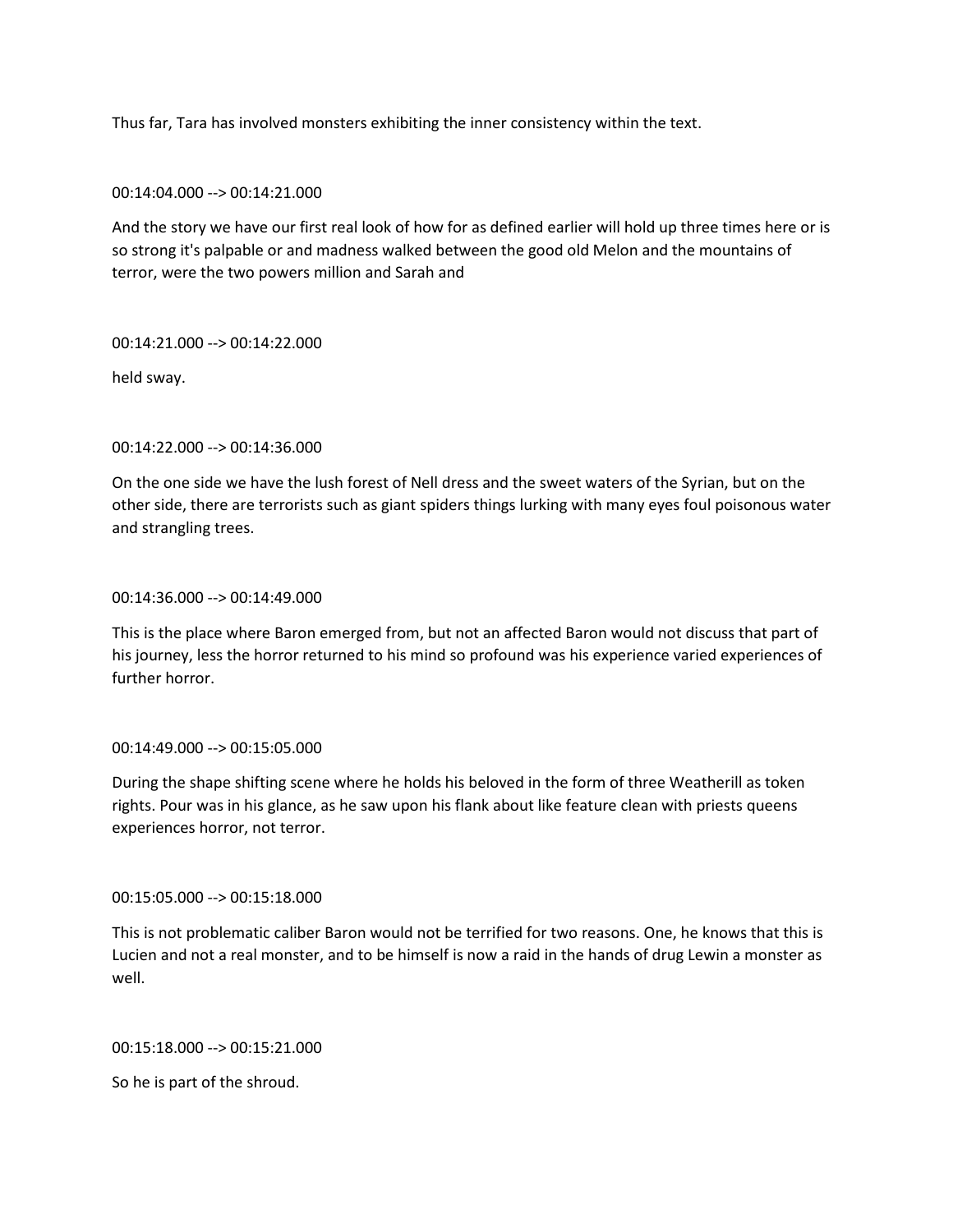### 00:15:21.000 --> 00:15:29.000

He is horrified by what he sees is the transformation of beauty of Lucien into the vision of a monster.

#### 00:15:29.000 --> 00:15:48.000

Over the palpable horror is not just reserved for Baron Lucien also experiences it when Baron is captured by so on await afar came upon with Ian's heart for in this tale, almost has substance, even if it resides in the mind or heart.

# 00:15:48.000 --> 00:15:56.000

In addition, more Gods Nether most halls, said to be upheld upheld by horror and lit by fire.

## 00:15:56.000 --> 00:16:11.000

This figuratively palpable for stop shy of the definition of terror as confrontation with the monstrous once Lutheran vanquish is sour I'm he transforms into a bit sorry transformed into a vampire.

# 00:16:11.000 --> 00:16:30.000

Great. As a dark cloud across the moon. This is the place where the cloud and Moon set the atmosphere for for to keep the vampire from being the element of terror itself retreating to turn to food and you know fills it with poor and the image of blood

## 00:16:30.000 --> 00:16:45.000

from the trees is described. When he leaves aside. So great was the horror of wolf sovereigns approach. We are yet again reminded of the probability of foreign the story.

#### 00:16:45.000 --> 00:16:49.000

The one is not terrified a battle he doesn't flee in terror.

## 00:16:49.000 --> 00:17:04.000

Much like Baron is horrified it seemed Lucien as well through one is horrified at the transformation of salan into wolf Sarah is horrified at the image before him all evidence Nintex shows how valiant and courageous who I was.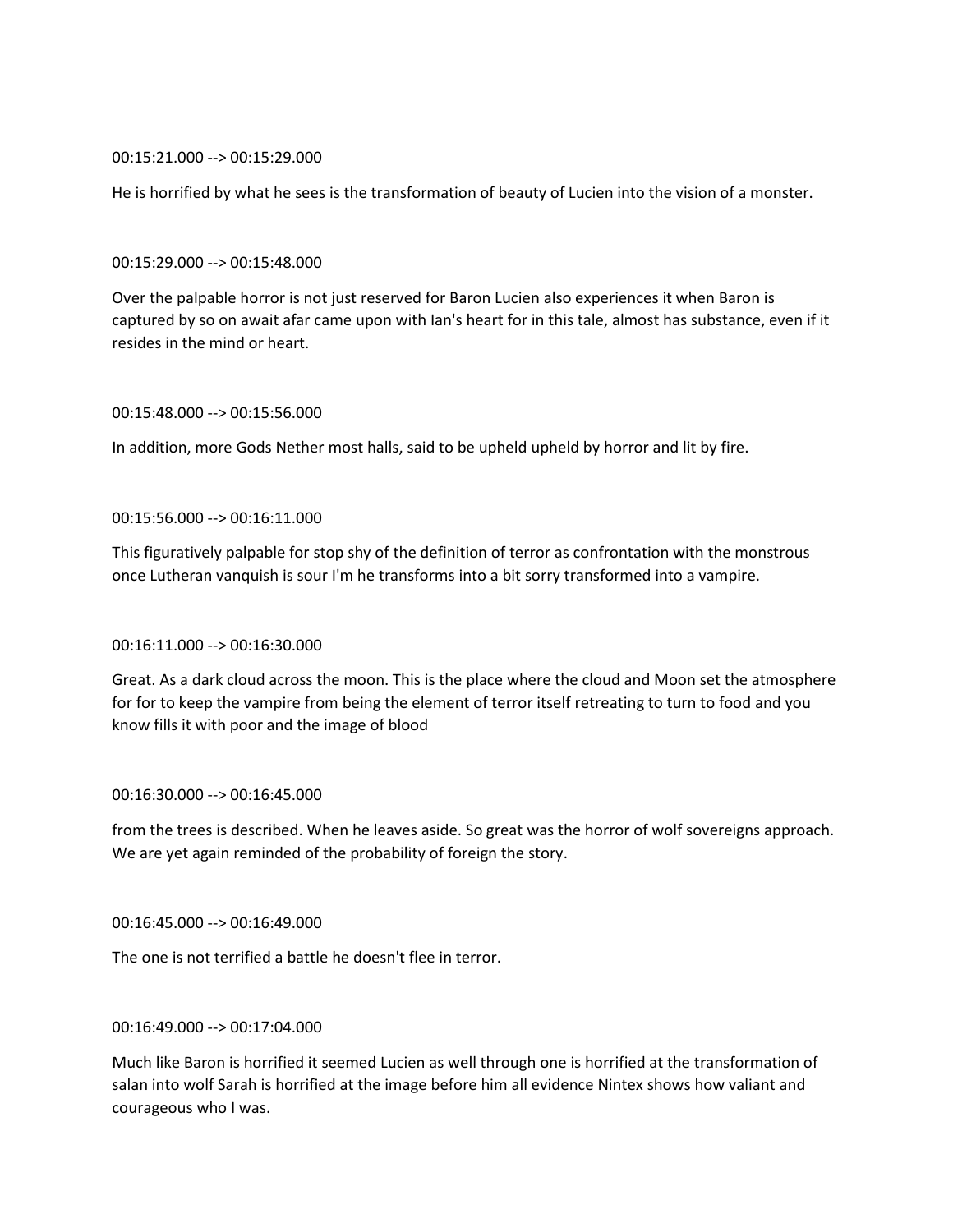00:17:04.000 --> 00:17:10.000

So can describe them as true of heart and even seeks out Baccarat for the final battle that will claim his life.

00:17:10.000 --> 00:17:13.000

In the next sentence.

00:17:13.000 --> 00:17:18.000

Who on battles will siren. Undaunted to the end.

#### 00:17:18.000 --> 00:17:32.000

Is it possible that the faithful Hound of Ballon d'Or had a moment of weakness. I'm inclined to believe that this issue is the shape shifting which occurs in the story on a girl finds the same ship shape shifting troubling but states that it seems to

00:17:32.000 --> 00:17:39.000

have been part of the tail, right from the inception shape shifting does have value in the text here.

#### 00:17:39.000 --> 00:17:53.000

When looking at this first story of route of believing and following Goshen fault, sorry following go often we see a valiant elven prints finger often in single combat shining with a light of balance or in his eyes, be challenges the monster and although

#### 00:17:53.000 --> 00:18:07.000

Finn Gulf and is likened to army. He does not actually alter his physical appearance. When we moved into the second story of Barrington Lucien we watched several different characters change their appearance to engage the monster.

## 00:18:07.000 --> 00:18:19.000

Belly gun transforms Baron and himself and 10 companions into the light this forks and stripped of their disguise they are imprisoned. When the werewolf attack tries to attack their business.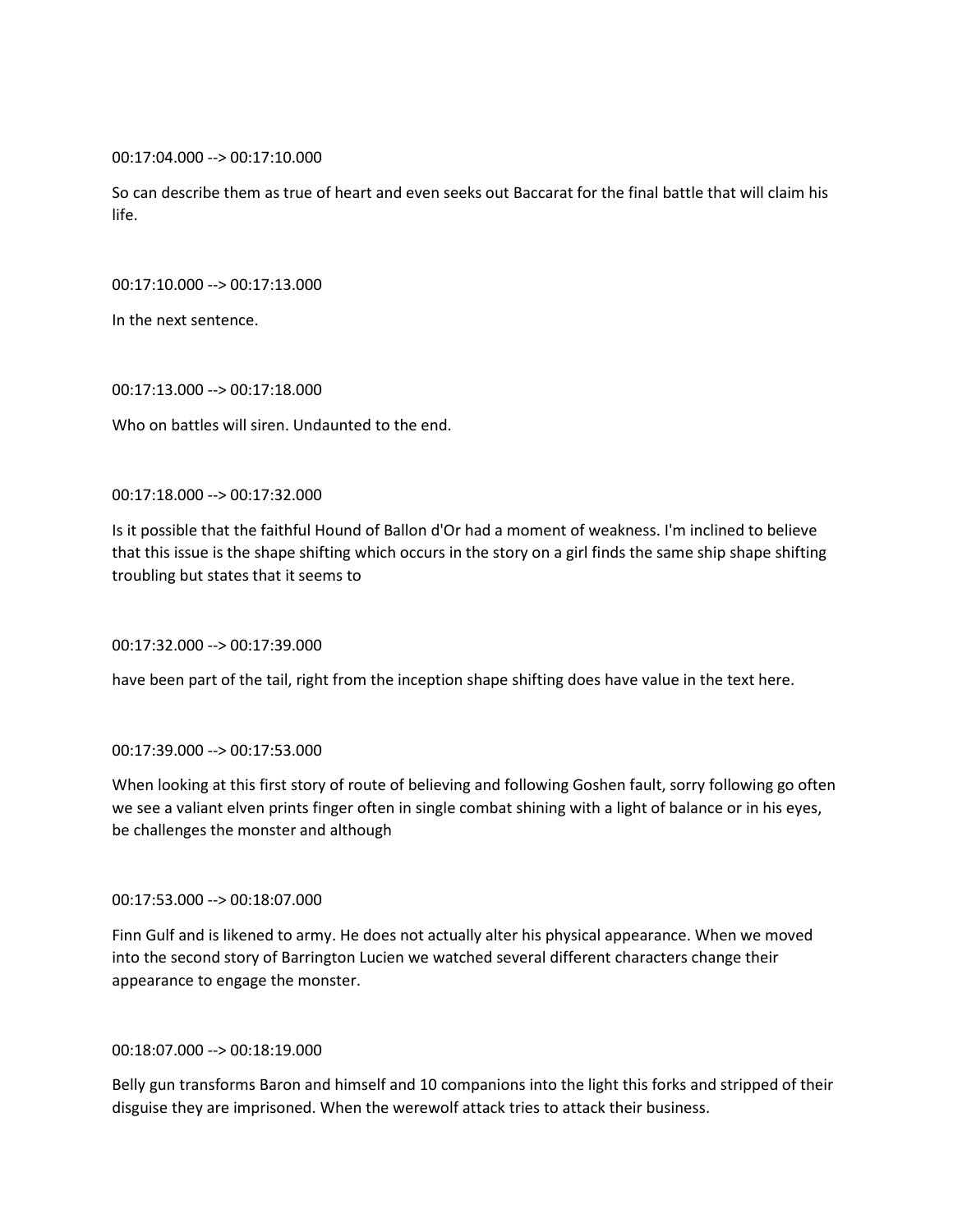### 00:18:19.000 --> 00:18:34.000

And when the werewolf tries to attack Baron elegance lays it with his hands and teeth, in a sense, mimicking the monsters actions for their shape shifting with one and Lucien, and then Lutheran and Baron yield similar results of partial success.

# 00:18:34.000 --> 00:18:46.000

The one cannot accompany bearing a Lucien to a tunnel. Neither can loot the end state Carper off as they flee at some know these characters can only assume the guise of monsters but not for a great deal time whether this is due to the cleanliness of their

## 00:18:46.000 --> 00:18:55.000

spirit or the limit of their magic might be worth further inquiry.

## 00:18:55.000 --> 00:19:12.000

In the final story of turn turn bar. There are five instances of terror and one instance of for the first instance of terror involves an altercation turn taunted and turn was taunted

#### 00:19:12.000 --> 00:19:27.000

turn taunted insulted by Sarah Casta drinking this let him. In response, Sarah's attempts to way later on but turn best stem cells fleeing and terror before turn fell into the chasm of the stream it was killed.

#### 00:19:27.000 --> 00:19:45.000

In this instance, the question is why Tara was used here to answer this must look at appearances, Sarah sarcastically refers to toward as wild and fell in appearance and like it's the women of Islam to deer running new services comment refers to the people

## 00:19:45.000 --> 00:19:57.000

of Islam as uncivilized wild men and women who are so unrefined is to appear unkempt and act as beasts turns violent action with the drinking vessel for the seals this description.

00:19:57.000 --> 00:20:07.000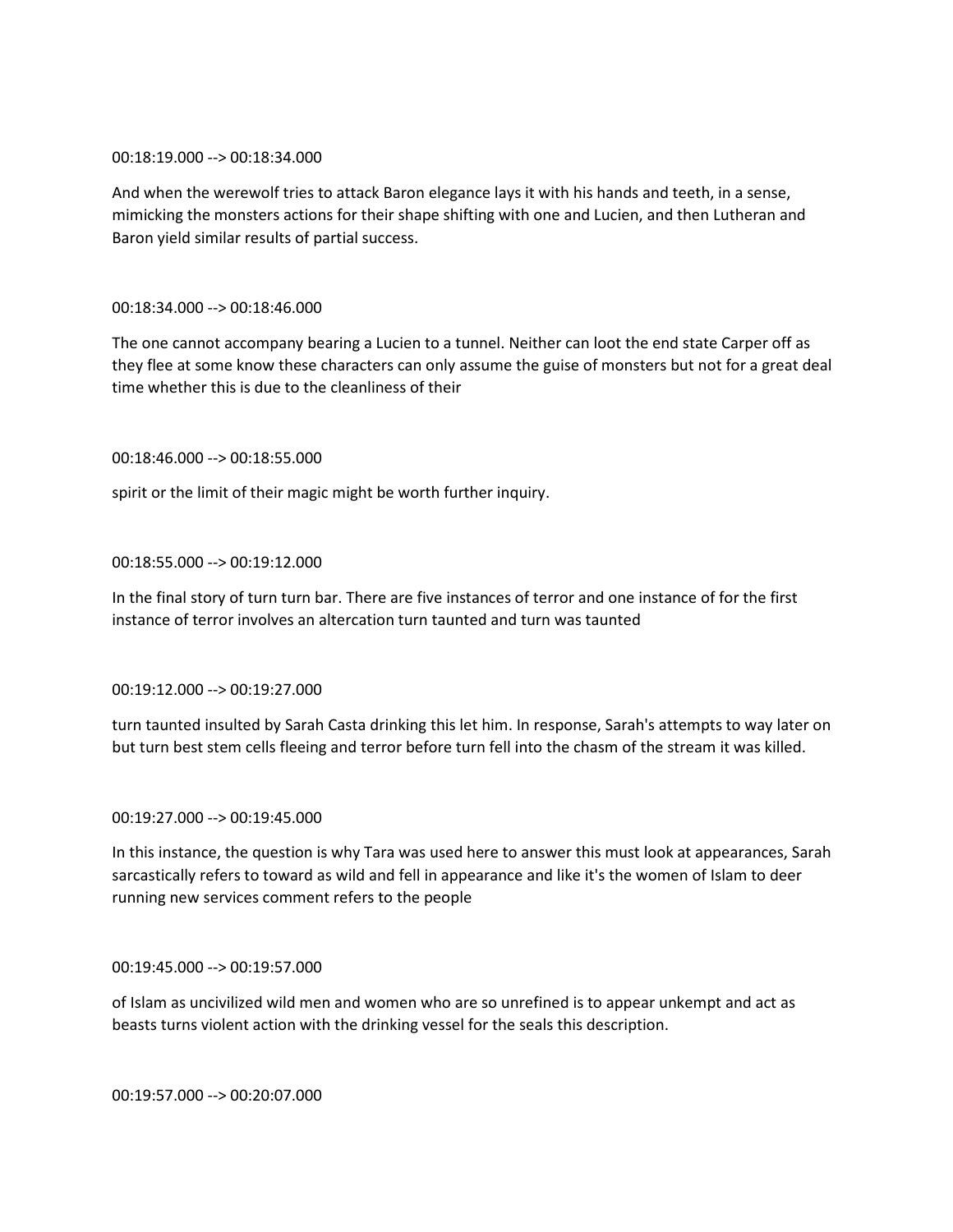Therefore, the next day, when Sarah says bested and set to run nude by this wild man as he sees torn sorrows please and tear, as if from a monster.

#### 00:20:07.000 --> 00:20:17.000

Nevertheless, turn is not a monster at that point he merely appears as one but to Sarah's.

## 00:20:17.000 --> 00:20:32.000

The next uses of terror we see the change now Victorian has self exile for men and grace, and singles port, you put on the helm of Pandora obscuring his face with the dragon helm, and dwells now in the wild, a terror.

# 00:20:32.000 --> 00:20:44.000

Join resembles a monster and orcs we before him, the two final instances terror again of all fleeing after meme betrays tour and he grapples with ballet, and in fear of the L.

#### 00:20:44.000 --> 00:21:00.000

Impossible death, he fled wailing from the hilltop. In this instance is to fit the definition that we must look at why mean feared Belek from the text, it is clear that he had a strong dislike of the ll have you served his friendship with Turan.

#### 00:21:00.000 --> 00:21:16.000

However, this goes deeper. In the beginning, the elves do not understand who these doors were and hunted them and slew them. This would make for strained relations between races and close the doors to view the elves as monsters who killed without purpose.

## 00:21:16.000 --> 00:21:21.000

This explains why mean would flee in terror from belly.

#### 00:21:21.000 --> 00:21:40.000

The last two instances of terror concern. Turns second sister Leonor after being bewitched by Blau wrong manner in a semi catatonic state is led away by my blog, but they are saved by works and she sprang up in terror and fled, or they could come to her.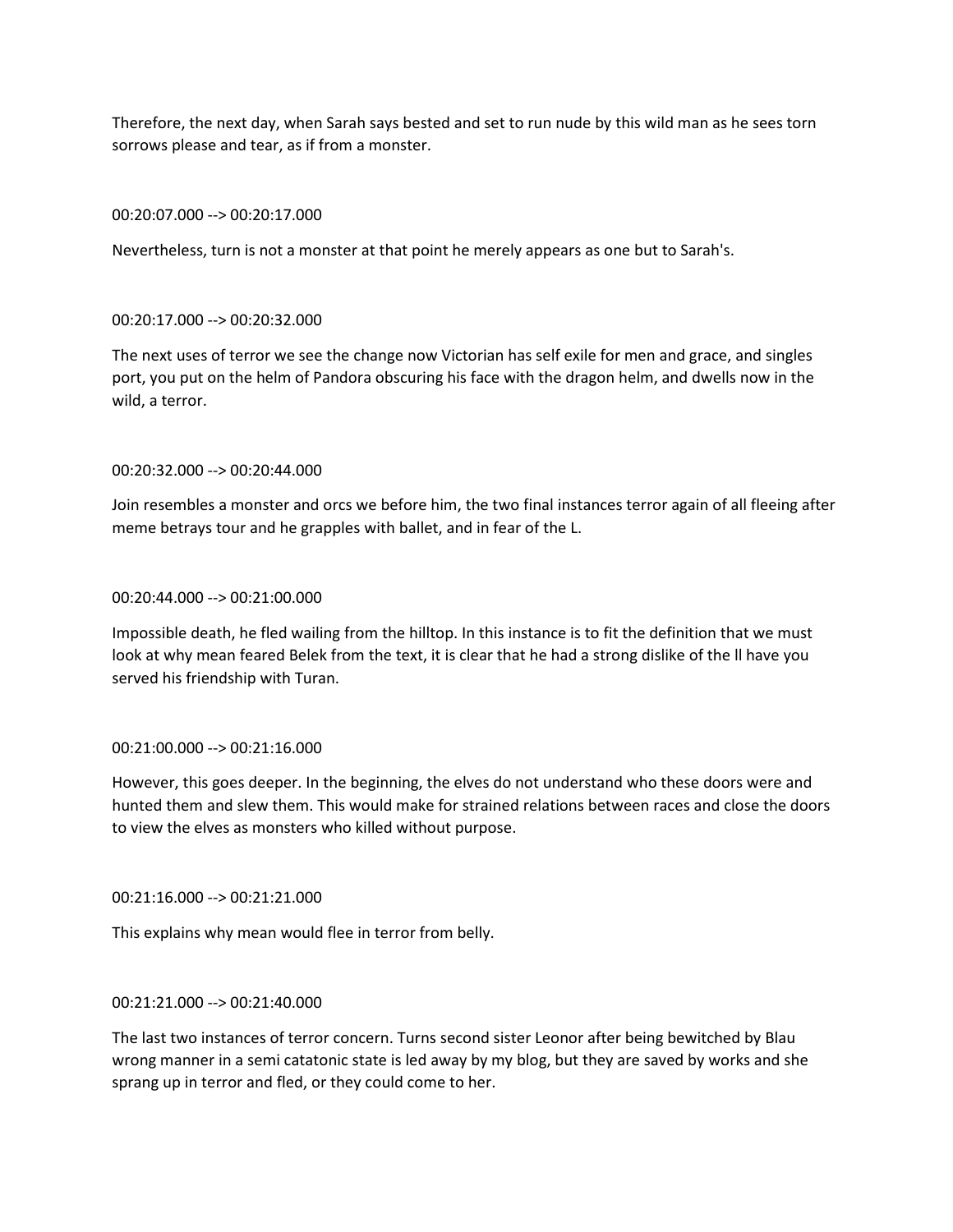### 00:21:40.000 --> 00:21:59.000

After days in the wild without sucker a great storm of thunder scares her, and she cast yourself down on the amount of hot and Ellis, since you last all knowledge of everything she ever knew.

## 00:21:59.000 --> 00:22:18.000

At this point, one instance of for from two perspectives remain Nana, and brand new experience it in the same scene reindeer here's the words of Lawwell revealing that millennial is me and or turns sister in horror of knowledge, she throws herself into

## 00:22:18.000 --> 00:22:30.000

the wild waters of power, and ours. Well, brand dear watches and horror and she does this both experience for at the knowledge imparted, and the actions were taken.

## 00:22:30.000 --> 00:22:45.000

Consequently, this is indeed within tokens in text definition for you do not feel terror since they do not fear of dying or fear the dying dragon is a monster.

#### 00:22:45.000 --> 00:22:58.000

The final point to make about turning concerns disappearance and how he was perceived turn where's the dragon helm, putting on the face of a monster. After his capture he's template temporarily freed by his best friend, colleague in a moment of terror.

#### 00:22:58.000 --> 00:23:11.000

In a moment of terror. Turn mistakes spelling for a foe and slaves him wind or looks upon turn space afterwards and powers down on the ground so terrible was turns countenance.

#### 00:23:11.000 --> 00:23:18.000

From this point forward, each of turn struggles further illustrate him as an eliminate him as a monster.

00:23:18.000 --> 00:23:33.000